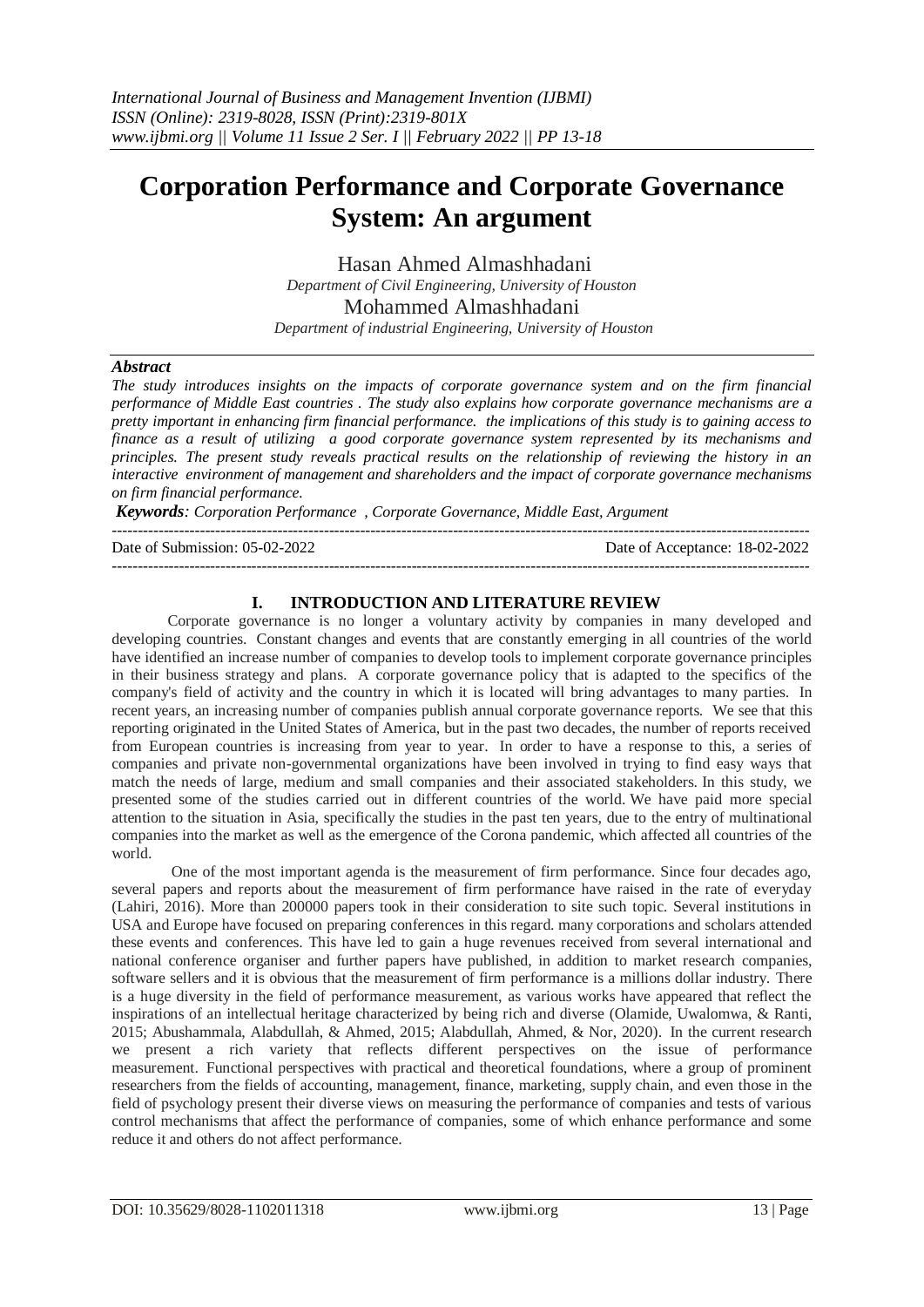In both developing and developed economies like as countries belonging to Asian and others in the Middle-East , one of important concerns of Corporate Governance is transparency and disclosure practices and transparency in gaining quality in firm financial performance (Gani, Al Rahbi, & Ahmed, 2021; Alabdullah, & Ahmed, 2020; Alyaarubi, Alkindi, & Ahmed, 2021). Several centuries, the issue of corporate governance system started to inhabit profitability (Alabdullah, & Ahmed, 2018; Bilal, & Salim, 2016).). Then, corporate governance appeared and applied in the 19th century as mentioned by (Alabdullah, & Ahmed, & Abushammala, 2020). This system is shown as the links of legal framework, mechanisms, and principle that should be used by management for all kinds of companies private and public companies (Alabdullah, & Ahmed, 2018; Alabdullah, Ahmed, & Nor, 2019). Recently, attention and concerns towards this control system has been gotten attention because of fraud and manipulation in the corporations and due to for the shortage of this system and its regulations in the companies (Hashim, Ries, & Huai, 2019). Notably, recently, the world is facing abnormal crisis lies in COVID-19 Pandemic that is now is considered as the most dangerous global crises that have never passed in the world before, which has led to effect negatively on the health situation, social life and economic that definitely the world has not encountered before as mentioned by Alabdullah, Ahmed, & Nor (2020) and Alabdallah, Ahmed, & Abushammala, (2020; and Alabdullah, & Ahmed, (2020). Corporate governance is one of the successful but oldest experiences in the World (Alabdullah, 2021; Alabdullah, Ahmed, Almashhadani, Yousif, Almashhadani, Almashhadani, Putri, 2021).). Additionally, it is basics of monitoring the path of firms. Yet, this control system is believed to be a core support of the coming future strategies to enhance the effectiveness of firm performance and as a rule of law in several countried (Al Hosni, Amoudi, & Callaghan, 2020). Such a system is therefore is really very important instrument for the micro and macroeconomic status in terms of its development and enhancement (Patel, 2016). Furthermore, it is essential control system due to its impact on issuing laws rules, and regulations to arrange and master corporations, raising the efficiency of the performance of the firms to rias the national economy and its transparency (Alabdullah, 2018a; Alabdullah, Nor, & Ries, 2018). Variety of countries in whole world are facing problems like low level of firm financial performance and collapse in some large corporations, furthermore the financial crisis with terrible scandals with corruption, weak regulatory with missing transparency. However, these problems have affected the markets globally in several countries in the Middle East countries (Ahmed, Alabdullah, Thottoli, & Maryanti, 2020).

Besides, the practical mechanisms of the present paper is to review and analysis previous works to determine gap in the literature review studies in the Middle East companies and therefore it represents a core role for further works and studies Ahmed et al, (2019), AL-Fakhri and Alabdullah, (2021). The current study attended to review different practical and theoretical perspectives of the previews studies to have link between corporate governance system and firm financial performance, especially the present study takes in its account previous studies that dealt with several mechanisms belong to corporate governance system and the impact of such mechanisms may firm financial performance as mentioned Alabdullah, (2017), Alabdullah, (2016a), Hassan Al-Tamimi, Miniaoui and Elkelish, (2015). The present work dealt with several corporate governance mechanisms due to it is represented as an linked line of agency theory as mentioned by Alabdullah, Yahya, Nor, and Majeed (2016) and this it is considered to be a real solution that also might strongly participated to alleviation of agency cost and its problem. Corporate governance system has participated in finding a solution for several problems in all countries in Developed and developing countries, constantly evaluating firm financial performance, and further developing oversight, and to measuring firm financial performance and to strongly contributing to evaluating management risk and therefore corporate governance has a positive impact on sectors and institution (Alabdullah, Ahmed, & Muneerali, 2019). Such control system give more attention to how prepare mangers and departments to raise productivity of its firms (Chowdhury, Othman, Khan, & Sulaiman, 2020), the effectiveness of firms and oversight the problems that might impact negatively on firm financial performance' problems. It raises the national and international economy and the to evaluate corporate financial performance (Alabdullah, Laadjal, Ahmed, & Al-Asadi, 2018). Furthermore, companies seek to enhance firm financial performance of corporations to increase profitability of firms and enhance their competitiveness in the markets. Several corporations suffer from a manipulation and also lack of firm financial performance because of the manipulation of financial statements and sometimes the existing of fraud, which led to lack of organisational prof it. Many studies like Alabdullah et al (2021,2020,2019) and Alabdullah (2016,2018,2019) mentioned that for corporate governance mechanisms and profitability research there is a dire need for further theories. Thus, the present study is based agency theory in introducing and give an explanation of the relationship between management of the company and shareholders which the shareholders and the management are represented by the managers who oversees and manage firms' resources due to the top managers have more information than the shareholders to be used in overseeing firms' operations (Jensen  $\&$ Meckling, 1976). However, because of the wide information that the managers have, they may like to maximize their interests at the account of their owners.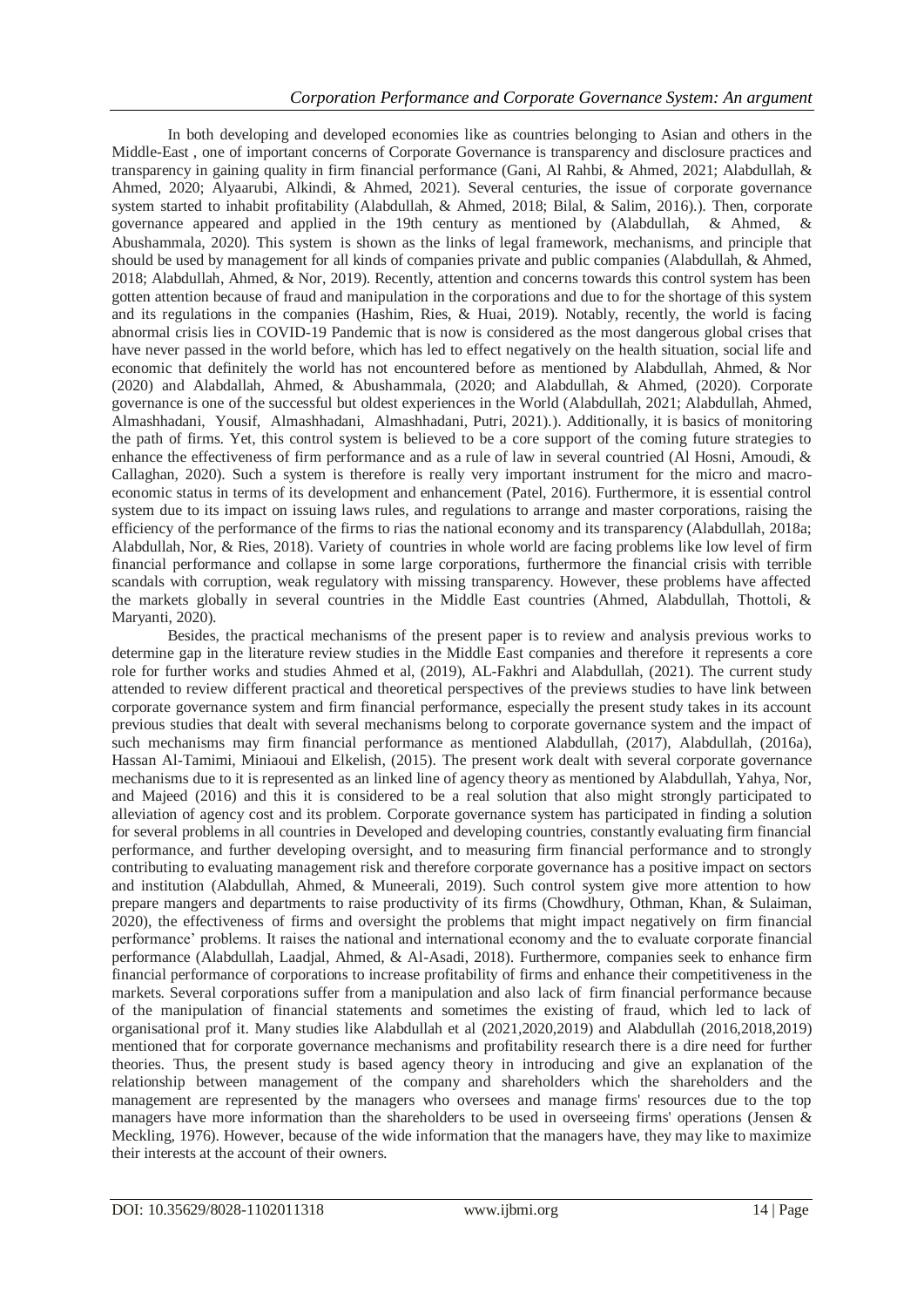Several ideas have been done by many researchers that they dealt with the influence of the of the set of governance variables, such as; the size of the of the board of directors, numbers of the board of directors' meetings, as well as the duplication of roles of the general manager, the chairman of the board of directors, in addition to the qualifications of the directors in the board, and whether they have an important and effective role in enhancement of companies' performance. For example, studies done by set of scholars and researchers (See., Ahmed et al., 2019; Ahmed et al., 2019; Alabdullah et al., 2021; Alabdullah, 2017; Ahmed et al., 2014; Alabdullah & Ahmed, 2019; Ahmed et al., 2019; Ahmed et al., 2021; Ahmed et al., 2020; Ahmed et al., 2017; Alabdullah et al, 2018; Alabdullah& Ahmed, 2020; Abushammala et al, 2015; Alabdullah, 2016a; Ahmed et al., 2014). Also a wave of studies that got results show that the relationship of the size of the board of directors and performance is positively related (See., Ahmed et al., 2018; Alabdullah, 2019; Alabdullah, 2016a, 2016b, 2016c, 2016d; Alabdullah et al, 2021; Alfadhl&Alabdullah, 2016; Alabdullah et al., 2014; Ahmed, 2014; Ahmed et al., 2020; Alabdullah et al, 2019; Alabdullah et al, 2019; Alabdullah et al, 2020; Alabdullah et al, 2016; Ahmed et al., 2018; Alabdullah& Ahmed, 2018; Essia, 2014 Alabdullah et al, 2014a, 2014b; Ahmed et al., 2020; Alabdullah, 2018; Ahmed et al., 2020; Ahmed et al., 2016; Alabdullah, 2021a, 2021b; Alabdullah et al, 2018; Alabdullah et al, 2021; Nor et al., 2020Alfadhl&Alabdullah, 2013; Almashhadani, 2020; Alabdullah et al., 2021; Almashhadani, 2021; Alabdullah et al, 2018; Ahmed et al., 2021). On the other hand, other studies such as Al-Abdullah et al. 2016 and Fama and Jensen (1983) argue that the more effective the board of directors is in the performance of the company and suggest that when the number of board of directors exceeds boards or seven times, they are expected to operate in their full efforts. This result has been confirmed by several studies ( See., Ahmed et al., 2020; Ahmed et al., 2016; Alabdullah, 2021a, 2021b; Alabdullah et al, 2018; Alabdullah et al, 2021). Also, for example in a sample of commercial companies that they might strongly face setbacks as there is a large the size of the board of directors (Jensen 1993). Hermalin and Weisbach assert that the large size of the board of directors makes it difficult for board members to use their knowledge and skills effectively and this leads to a strong possibility of performance declining (Hermalin, Weisbach, 1991). Some studies have confirmed that the companies that apply dual roles it is a wonderful role. Nevertheless, other previous works have revealed that managerial ownership has a negative impact on firm performance. Ahmed et al., (2016) for example believe that absence of managerial ownership creates agency problems and that could result in negative link between such variable and performance. Alabdullah et al., (2016), Alabdullah et al., (2018), Alabdullah et al., (2020a), Alabdullah, & Ahmed, (2020b) show in their study that managerial ownership has a negative effect on profitibility, while Alabdullah et al., (2014) found a mix results.

The present paper puts attention to deal and mentioned to the recent works that is related to corporate governance mechanisms and firm financial performance, specifically studies that have been done in the last ten years. The present research put more attention on choosing a few variables such as audit committee as independent variables which is of of corporate governance mechanisms and profitability. Due to the importance of corporate governance that should be existing in listed firms in the financial markets, the corporations should show in their annual reports all the information regarding their activities. It is worth to be noted that corporate governance system deals with the set of tools that the forms, actions and activities are managed to maximizing the value of the corporations via the duty of directors and then to enhance firm financial performance (Ahmed, Alabdullah, Shaharudin, & Putri, 2020; Alabdullah, 2018). Ahmed, Alabdullah, Thottoli, and Maryanti (2020). They investigated the link between corporate governance mechanisms and principles in their impact on firm financial performance in Middle East listed companies. Several studies such as (Shleifer and Vishny, 1997; Alabdullah et al., 2021) tested the relationship among all predictor and they found that ownership, board size, audit commission, gender have significant impact on financial performance. Other studies tested the impact of corporate governance mechanisms on firm financial performance of industrial and services companies. The measurements that they used were growth of sales and measurements of financial performance as net profits and return on property rights. The research revealed positive impact between the environment organization and firm financial performance. Alabdullah et al, (2019) tries to test the relationships between mechanisms and principles of corporate governance and their impact on corporate financial performance in Asia. They chose companies listed on the ASE from the year started from 2013 to 2016. This study reveals that there are significant impact among financial ratios and features of mechanisms of corporate governance. They investigated also the impact of audit on corporate governance mechanisms in commercial banks, where data collected through a questionnaire distributed to 100 senior officials.

## **II. IMPLICATIONS AND CONCLUSION**

Overall Practical implications, the findings of the present study imply that corporate governance system influences the corporation performance of listed companies in the Middle East. The findings suggest that Corporate Governance mechansims should be modified better than be changed to increase for example the number of women on the board of directors and the number of directors should be with high level of qualifications due to the role of such feature to be as a positive tool to impact on the firmperformance of the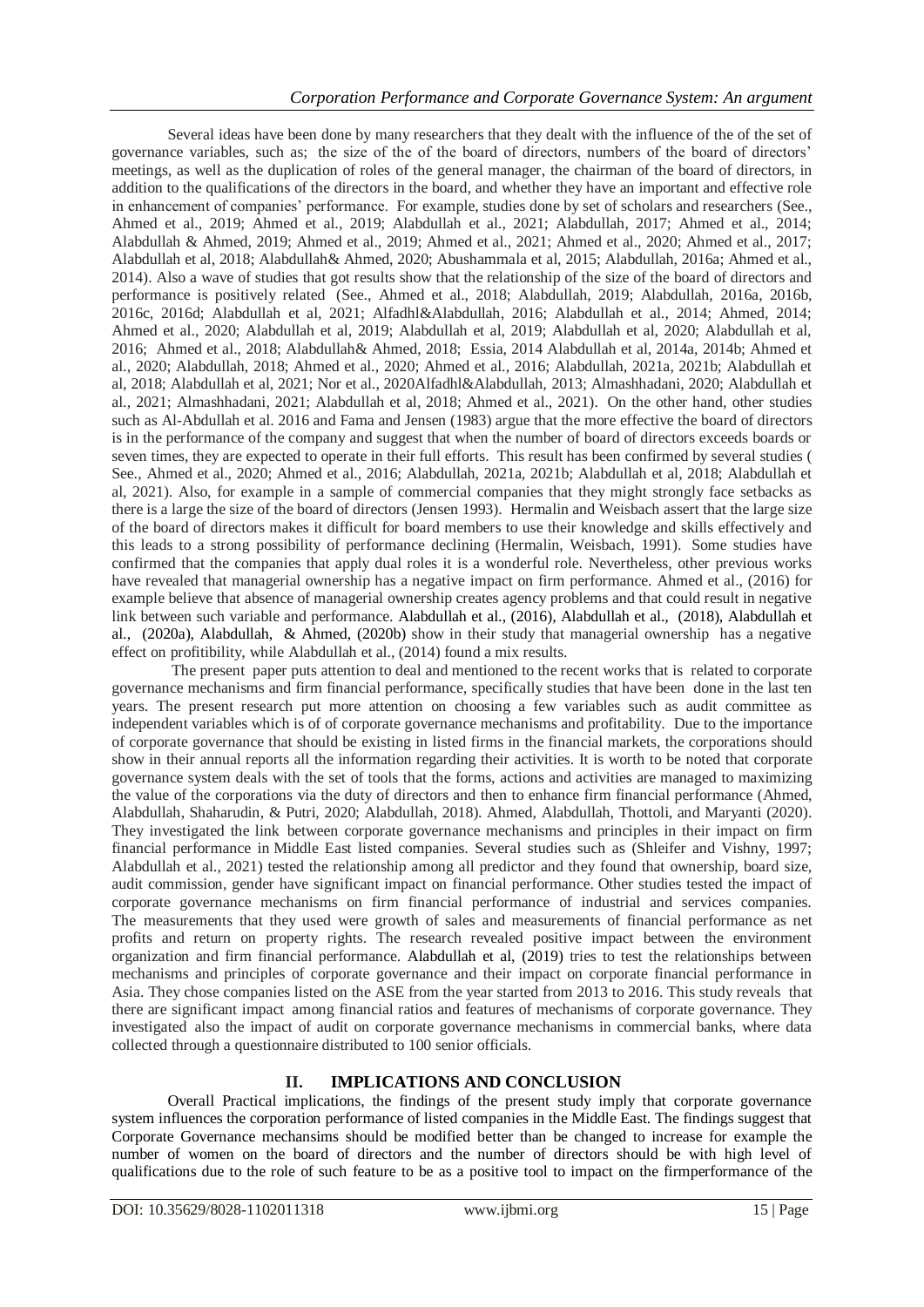companies inthe Middle East context. Further, policy makers should re-thinking and re-evaluating why other corporate governance mechanisms appear not to have an influence with a view of making the needful changes. The current paper reviewed the impact of corporate governance system represented by its mechanisms and principles on corporation performance in countries belong to the Middle- East via reviewing related study in such context . Thus, the objective of the current paper is to analyze and review papers belong to the previous studies that have been done that investigated the impact the of corporate governance mechanisms system and firm financial performance. Besides, the value of the present paper lies in determining the literature previous studies' gap for the countries and analyses many viable works that may probably be good for enhancing corporate governance mechanisms and principles in the non-financial companies. This work would offer great chances for those who are having desire to write papers in the study area and discipline. The present work has shed some light on the relevance of corporate governance for Middle- East. Nevertheless, additional work is essential to further develop some of the insights delivered by the present study and to be confident that there is any simple and systematic structure that provides the best of corporate governance practice to guide to how such system structures can be effectively employed within the corporation or should be considered as a policy direction. We focued on the effect of board of director size on corporate performance in a number of developed and developing economies. we mentioned about the importent role of agency theory and its models in suggesting that the more the number of board of directors the more possiblility of destroying corporate value and performance. Our analysis from econometric evidence demonstrates perespective that the impact of board size on firm performance in general is negative. This menas, a negative impct is isolated for all Midlle east countries in question when firm financial performance is measured as ROE; this inverse relationship is more tough to isolate utlizing market based measures of firm performance.

#### **REFERENCES**

- [1]. Abushammala, S. N., Alabdullah, T. T. Y., & Ahmed, E. R. (2015). Causal Relationship between Market Growth and Economic Growth. Comparison Study. European Journal of Business and Management 7(33).
- [2]. Ahmed, E. R. e. A.(2016). Zakat and Accounting Valuation Model. Journal of Reviews on Global Economics, 5(16-24), 24.
- [3]. Ahmed, E. R., Alabdullah, T. T. Y., Ardhani, L., &Putri, E. (2021). The Inventory Control System's Weaknesses Based on the Accounting Postgraduate Students' Perspectives. Journal of Accounting and Business Education, 5(2), 1-8.DOI: http://dx.doi.org/10.26675/jabe.v5i2.19312.
- [4]. Ahmed, E. R., Islam, M. A., Alabdullah, T. T. Y., and bin Amran, A. (2018c). Proposed the pricing model as an alternative Islamic benchmark. Benchmarking: An International Journal 25, 2892–2912. doi: 10.1108/bij-04-2017-0077.
- [5]. Ahmed, E. R., Alabdullah, T. T. Y., Shaharudin, M. S., &Putri, E. (2020). Further Evidence on the Link between Firm's Control Mechanisms and Firm Financial Performance: Sultanate of Oman. Journal of Governance and Integrity, 4(1), 1-6.
- [6]. Ahmed, E. R., Alabdullah, T. Y., Islam, M. A., &Asmar, M. (2014) "Sukuk Legitimacy: A New Measurement Based on Content Analysis" 16th Malaysian Finance Association Conference in SasanaKijang Central Bank of Malaysia, Kuala Lumpur, June 4-6, 2014.
- [7]. Ahmed, E. R., Alabdullah, T. T. Y., Thottoli, M. M., &Maryanti, E. (2020). Does Corporate Governance Predict Firm Profitability? An Empirical Study in Oman. The International Journal of Accounting and Business Society, 28(1), 127-143.
- [8]. Ahmed, E. R., Aiffin, K. H. B., Alabdullah, T. T. Y., &Zuqebah, A. (2016). Zakat and Accounting Valuation Model. Journal of Reviews on Global Economics, 5, 16-24.
- [9]. Ahmed, E. R., A Amran, Alabdullah, T. T. Y., & , A Islam (2019). Testing The Legitimacy Index In Light Of Shariah Risks For Sukuk Markets. European Proceedings of Social and Behavioural Sciences 88.
- [10]. Ahmed, E. R., Islam, M. A., and & amp; Alabdullah, T. T. Y. (2017). The moderating role of Shariah supervisory board on sukuk pricing benchmark. International Journal of Excellence in Islamic Banking and Finance 6.
- [11]. Ahmed, E. R., Islam, A., Zuqibeh, A., &Alabdullah, T. T. Y. (2014). Risks management in Islamic financial instruments. Advances in Environmental Biology, 402-406.
- [12]. Ahmed, E. R., Islam, M. A., Alabdullah, T. T. Y., &Amran, A. B. (2019). A qualitative analysis on the determinants of legitimacy of sukuk. Journal of Islamic Accounting and Business Research, Vol. 10 No. 3, pp. 342-368.
- [13]. Alabdullah, T. T. Y., Yahya, S., & Ramayah, T. (2014b). Corporate Governance Mechanisms and Jordanian Companies' Financial Performance. Asian Social Science,10(22), p247.
- [14]. Ahmed, E. R., Alabdullah, T. T. Y &Shaharudin, M. S. (2020). Approaches to Control Mechanisms and Their Implications for Companies' Profitability: a Study in UAE. Journal of accounting Science, Vol. 4, no. 2, pp. 11-20.
- [15]. Ahmed, E. R., Rahim, N. F. A., Alabdullah, T. T. Y., &Thottoli, M. M. (2019). An examination of social media role in entrepreneurial intention among accounting students: a SEM study. Journal of Modern Accounting and Auditing, 15(12), 577-589.
- [16]. Ahmed, E. R., Alabdullah, T. T. Y., Amran, A., &Yahya, S. B. (2018). Indebtedness Theory and Shariah Boards: A Theoretical Approach. Global Business and Management Research, 10(1), 127-134.
- [17]. Ahmed, E. R., Islam, M. A., &Alabdullah, T. T. Y. (2014). Islamic sukuk: Pricing mechanism and rating. Journal of Asian Scientific Research, 4(11), 640.
- [18]. Alabdullah, T. T. Y., Al Fakhri, I., Ahmed, E. R., & Jebna A. K. (2021). EMPIRICAL STUDY OF THE INFLUENCE OF BOARD OF DIRECTORS' FEATURE ON FIRM PERFORMANCE, 1(119).
- [19]. Alabdullah, T. T. Y. (2021). Management accounting insight via a new perspective on the risk management companies' profitability relationship. International Journal of Intelligent Enterprise 7, In press.
- [20]. Alabdullah, T. T. Y., Ahmed, E. R., and Nor, M. I. (2020). The World Declining Economy And Coronavirus Pandemic: Systems Should Be Continued. Russian Journal of Agricultural and Socio-Economic Sciences 102, 89–96. doi: 10.18551/rjoas.2020-06.11.
- [21]. Alabdullah, T. T. Y. (2021). Ownership Structure and the Failure or Success of Firm Performance: Evidence from Emerging Market; Cross-sectional Analysis. International Journal of Business and Management Invention, 10(8).
- [22]. Alabdullah, T. T. Y. (2019). Management Accounting and Service Companies' Performance: Research in Emerging Economies, Australasian Accounting, Business and Finance Journal, 13(4), 100-118.doi:10.14453/aabfj.v13i4.8.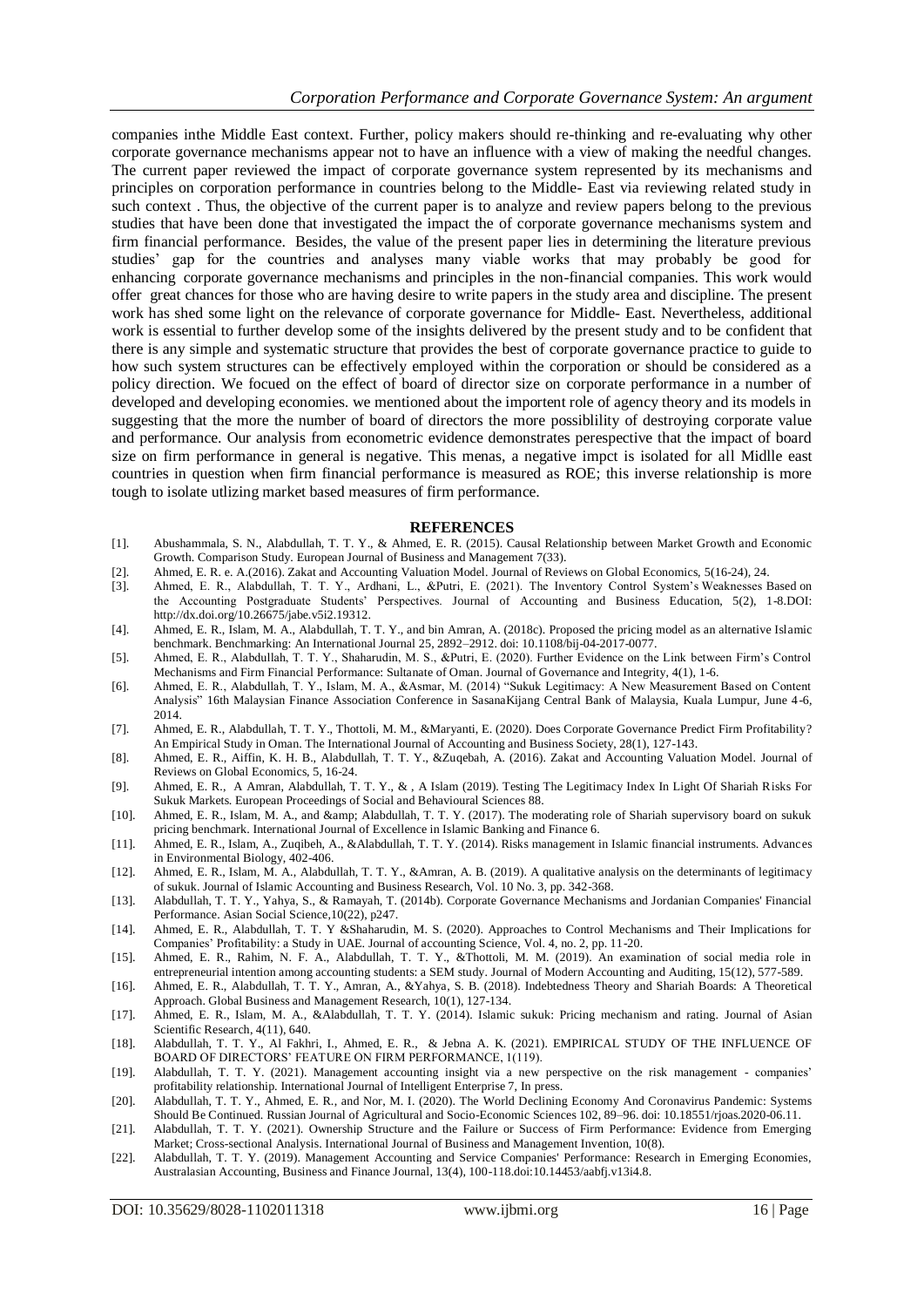- [23]. Alabdullah, T. T. Y. (2017). Compensation committee, company board attributes, and company performance: The moderating effect of leadership position. Paper presented at the 2017 Wei International Academic Conference Proceedings, July 24 -27, 2017, Business and Economics.
- [24]. Alabdullah, T. T. Y. (2016a). Are Board Size And Ownership Structure Beneficial In Emerging Markets' Firms? Evidence from Jordan. International Journal of Management & Information Systems (IJMIS), 20(3), 87-94.
- [25]. Alabdullah, T. T. Y. (2016d). Agency Theory Perspective: A Quantitative Study Of Accounting Performance Measures In Emerging Economies. ICTE Proceedings, New York.
- [26]. Alabdullah, T. T. Y., Ahmed, E. R., & Nor, M. I. (2018). New Ideas from Management, Finance and Accounting Perspective: The Research for A New Link Between A Company's Outcome and Risk Management. 5th International Conference on New Ideas in Management, Economics and Accounting.
- [27]. Alabdullah, T. T. Y. (2016c). Corporate Governance from The Perspective of The Past and The Present and The Need to Fill an International Gap. Risk Governance & Control: Financial Markets & Institutions, 6(4).
- [28]. Alabdullah, T. T. Y., Yahya, S., &Ramayah, T. (2014b). Corporate Governance Development: New or Old Concept? European Journal of Business and Management, 6(7), 312-315.
- [29]. Alabdullah, T. T. Y. (2016b). The Performance of Companies and The Board's Characteristics From the New Perspective of Manipulation Avoidance. Corporate Ownership & Control, 13(4), 279-286.
- [30]. Alabdullah, T. T. Y., Maryanti, E . (2021). Internal Control Mechanisms in Accounting, Management, and Economy: A review of the Literature and Suggestions of New Investigations. International Journal of Business and Management Invention, 10(9).
- [31]. Alabdullah, T. T. Y., Ahmed, E. R. (2021). New Insights to Investigate the Impact of Internal Control Mechanisms on Firm Performance: A Study in Oman. RisetAkuntansidanKeuangan Indonesia, Vol. 6,(2).
- [32]. Alabdullah, T. T. Y., Alfadhl, M. M. A., Yahya, S., & Rabi, A. M. A. (2014). The Role of Forensic Accounting in Reducing Financial Corruption: A Study in Iraq. International Journal of Business and Management, 9 (1), 26.
- [33]. Alabdullah, T. T. Y., Ahmed, E. R., & Ahmed, R. R. (2021). Organization features and profitability: Implications for a sample of Emerging Countries. Journal of Accounting and Business Education, 5(2), 43-52.DOI: http://dx.doi.org/10.26675/jabe.v5i2.16351.
- [34]. Alabdullah, T. T. Y., Ahmed, E. R., Mohammed Almashhadani, M, Yousif S, Almashhadani H, Almashhadani R, Putri, E (2021). How Significantly to Emerging Economies Benefit From Board Attributes and Risk Management in Enhancing Firm Profitability? Journal of Accounting Science 5(2).
- [35]. Alabdullah, T. T. Y., Ahmed, E. R., (2020). A cross-sectional analysis of the influence of corporate governance features on the organizational outcomes: An assessment. International Islamic University Chittagong. 17(2). P.P 6-26.
- [36]. Alabdullah, T. T. Y., Yahya, S., Nor, M. I., &Majeed, F. Q. (2016). An Investigation of Corporate Governance from A New Perspective: Examining the Financial Performance of Companies and The Impact of Executive Turnover. Corporate Board: Role, Duties & Composition, 12(1).
- [37]. Alabdullah, T. T. Y., Ahmed, E. R., &Muneerali, M. (2019). Effect of Board Size and Duality on Corporate Social Responsibility: What has Improved in Corporate Governance in Asia?. Journal of Accounting Science, 3(2), 121-135.
- [38]. Alabdullah, T. T. Y., Ahmed, E. R. (2019). Board Diversity and Disclosure of Corporate Social Responsibility Link: A Study in Malaysia. Journal of Adv Research in Dynamic & Control System, 11(11).
- [39]. Alabdullah, T. T. Y. (2018). The relationship between ownership structure and firm financial performance. Benchmarking: An International Journal, 25(1), 319-333.
- [40]. Alabdullah, T. T. Y., Laadjal, A., Ries, E., & Al-Asadi, Y. A. A. (2018). Board Features and Capital Structure in Emerging Markets. Journal of Advanced Management Science, 6 (2).
- [41]. Alabdullah, T. T. Y., Nor, M. I., & Ahmed, E. R. (2018). The determination of firm performance in emerging nations: Do board size and firm size matter? Management, 5(3), 57-66.
- [42]. Alabdullah, T. T. Y., Ahmed, E. R., & Nor, M. I. (2019). Do board characteristics provide more enhancement for firm financial performance? A corporate governance perspective. New challenges in corporate governance: Theory and practice (pp. 89 -91). https://doi.org/10.22495/ncpr\_25.
- [43]. Alabdullah, T. T. Y & Ahmed, E. R. (2020). Audit Committee Impact on Corporate Profitability in Oman Companies: an Auditing and Management Accounting Perspective. RisetAkuntansidanKeuangan Indonesia, Vol. 5, no. 2, pp. 121-128.
- [44]. Alabdullah, T. T. Y. and Ahmed, E. R. (2018). Corporate Governance: To What Extent it is important in the Arab Countries. International Journal of Science and Research 7.
- [45]. Alabdullah, T. T. Y & Ahmed, E. R. &Abushammala, S. (2020). Growth of Companies: Empirical Study of the Companies Listed in Developing Economies. Journal of accounting Science, Vol. 4, no. 2, pp. 1-10.
- [46]. Alfadhl, M. M. A. F. and Alabdullah, T. T. Y. (2013). Determinants of the Managerial Behavior of Agency Cost and Its Influential Extent on Performance: A Study in Iraq. International Journal of Humanities and Social Science, 3–3.
- [47]. Alfadhl, M. M. A., Alabdullah, T. T. Y. (2016). Agency Cost and Management Behavior: The Role of Performance as a Moderator. International Journal of Science and Research (IJSR), 5(1), 1858-1864.
- [48]. AL-Fakhri, I., Alabdullah, T.T.Y. (2021). The Evolution of a Robust and Reliable Brand Experience Scale in the Malaysian Context: An Empirical Evidence. Business Ethics and Leadership, 5(4), 59-67. [https://doi.org/10.21272/bel.5\(4\).59-67.2021](https://doi.org/10.21272/bel.5(4).59-67.2021)
- [49]. Almashhadani, M. (2021). How Dose Corporate Governance Leverage Organizational Performance: A Survey With Suggestions And Notes For Further Research. Russian Journal of Agricultural and Socio-Economic Sciences 3(111), 3–9.
- [50]. Almashhadani, M. (2020). Testing the effecting elements of R&D engineer's inventively in design industrialization Sector: A study in Singapore. Journal of Information and Computational Science,10(5).
- [51]. Almashhadani, M. (2021). A brief Review of Corporate Governance Structure and Corporate Profitability in Developed and Developing economy. International Journal of Business and Management Invention,10(11).
- [52]. Almashhadani, M. (2021b). Internal Control Mechanisms, CSR, and Profitability: A Discussion. International Journal of Business and Management Invention, 10(12), 38–43.
- [53]. EssiaRies, A. (2014). Islamic Sukuk: Pricing mechanism and rating [Електроннийресурс]/EssiaRies Ahmed, Md. Aminul Islam, Tariq TawfeeqYousifAlabdullah. Journal of Asian Scientific Research, (4), 11.
- [54]. Ehikioya, B. I. (2009). Corporate governance structure and firm performance in developing economies: evidence from Nigeria. Corporate Governance, 9(3), 231-243. doi: 10.1108/14720700910964307
- [55]. FalihChichan, H., &Alabdullah, T. T. Y. (2021). Does Environmental Management Accounting Matter in Promoting Sustainable Development? A study in Iraq. Journal of Accounting Science, 5(2), 114-126.
- [56]. Faccio, M., Lang, L.H.P. and Young, L. (2001) 'Dividends and expropriation', American Economic Review Papers, Vol. 91, pp.54– 78.